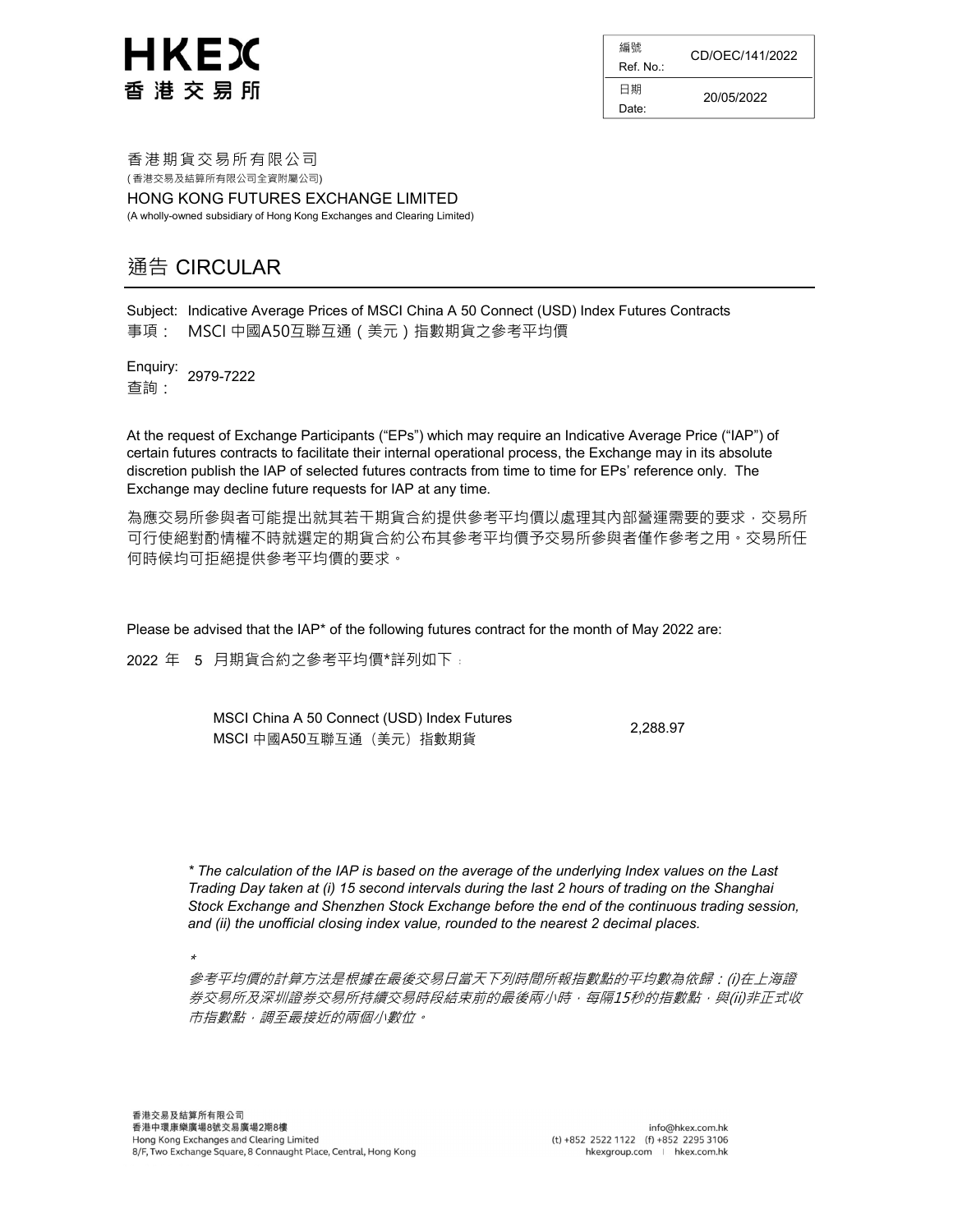

The IAP is not, and shall not be treated as, the Final Settlement Price as defined under the Rules, Regulations and Procedures of the Futures Exchange (the "HKFE Rules"), the Closing Quotation as determined by HKFE Clearing Corporation Limited ("HKCC") in accordance with the Rules and Procedures of HKCC (the "HKCC Rules") or any other reference price as may be published by the Exchange or HKCC. The Exchange will publish the Final Settlement Price of the above futures contract in accordance with the requirements and procedures under the HKFE Rules. HKCC will determine the Closing Quotation of the above futures contract pursuant to the HKCC Rules.

Any use of the IAP shall be at EPs' own risk. In particular, EPs shall be responsible for monitoring any discrepancies between the IAP and the Final Settlement Price and promptly take all necessary actions and make appropriate adjustments to ensure the accuracy of their books and records.

參考平均價並非亦不會被視為期交所規則、規例及程序(「期交所規則」)內所定義的最後結算價,香港期貨 結算有限公司(「期貨結算所」)根據期貨結算所規則及程序(「期貨結算所規則」)內所定義的收市價或交 易所或期貨結算所可能公布的任何其他參考價。交易所將根據期交所規則的規定及程序公布上述期貨合約的最 後結算價。期貨結算所將根據期貨結算所規則釐定上述期貨合約的收市價。

任何交易所參與者使用參考平均價需自行承受風險。尤其交易所參與者有責任檢視參考平均價和最後結算價之 間的差異並需即時作出所需行動以作適當調整,確保其賬目及紀錄的準確性。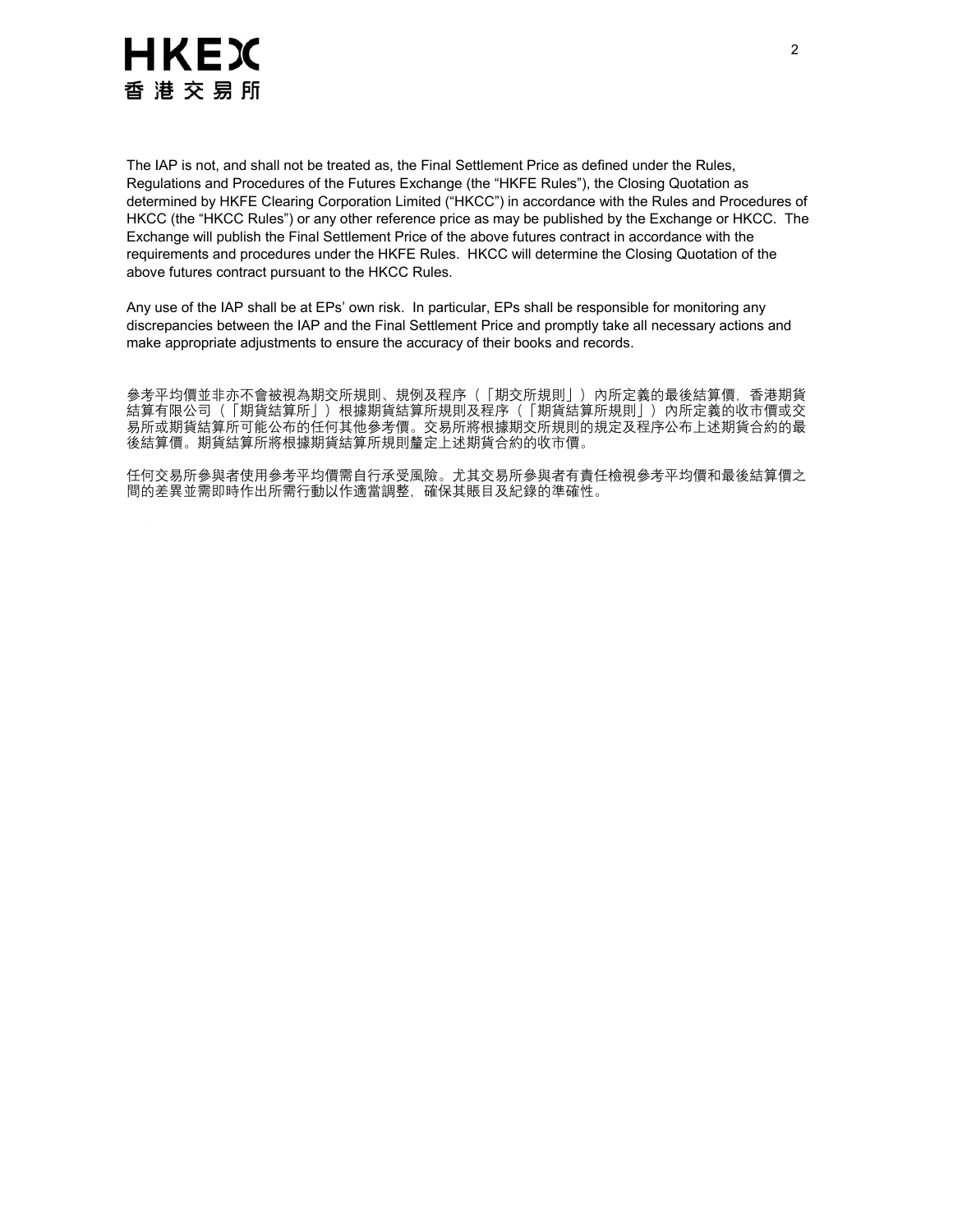## **HKEX** 香 港 交 易 所

#### IMPORTANT DISCLAIMERS

An IAP is for reference only and is not to be relied upon by an EP or its clients, directly or indirectly, in any way. It does not necessarily represent or reflect the Final Settlement Price, the Closing Quotation or any other reference price as may be published by the Exchange or HKCC. EPs should discuss with their advisors whether and to what extent the IAP may be useful for their purposes. Any IAP provided shall be on "as is" basis without warranty of any kind, either expressed or implied, including, without limitation, any warranty with respect to accuracy, completeness, timeliness, noninfringement or fitness for a particular purpose. The Exchange disclaims any responsibility for any use of the IAP. The IAP is not and should not be construed as financial, legal or other advice of any kind, nor should it be regarded as an offer or as a solicitation of an offer to buy, sell or otherwise deal in an investment.

#### 重要免責聲明

參考平均價僅供參考之用,交易所參與者或其客戶於任何情況下均不可直接或間接依賴,因該參考平均價不一 定能代表或反映最後結算價、收市價或交易所或期貨結算所可能公布的任何其他參考價。交易所參與者應就其 使用參考平均價的目的與其顧問作出商討。任何提供的參考平均價應照「原定」用途,不作任何形式的明示或 暗示保證,包括但不限於就準確性,完整性,及時性,非侵權性或對特定用途的適用性作任何保證。交易所對 使用參考平均價概不承擔任何責任。參考平均價不得亦不可被詮釋為任何形式的財務,法律或其他建議,也不 應被視為邀約或邀約的招攬,以購買,出售或以其他方式進行投資。

Jason Wan Vice President Trading Department Operations Division

營運科 交易部

副總裁

溫卓衡 謹啟

This circular has been issued in the English language with Chinese language translation. If there is any conflict in the circular between the meaning of Chinese words or terms in the Chinese language version and English words in the English language version, the meaning of the English words shall prevail.

本通告已以英文及中文譯本刊發。如本通告中文本的字義或詞義與英文本有所出入,概以英文本為準。